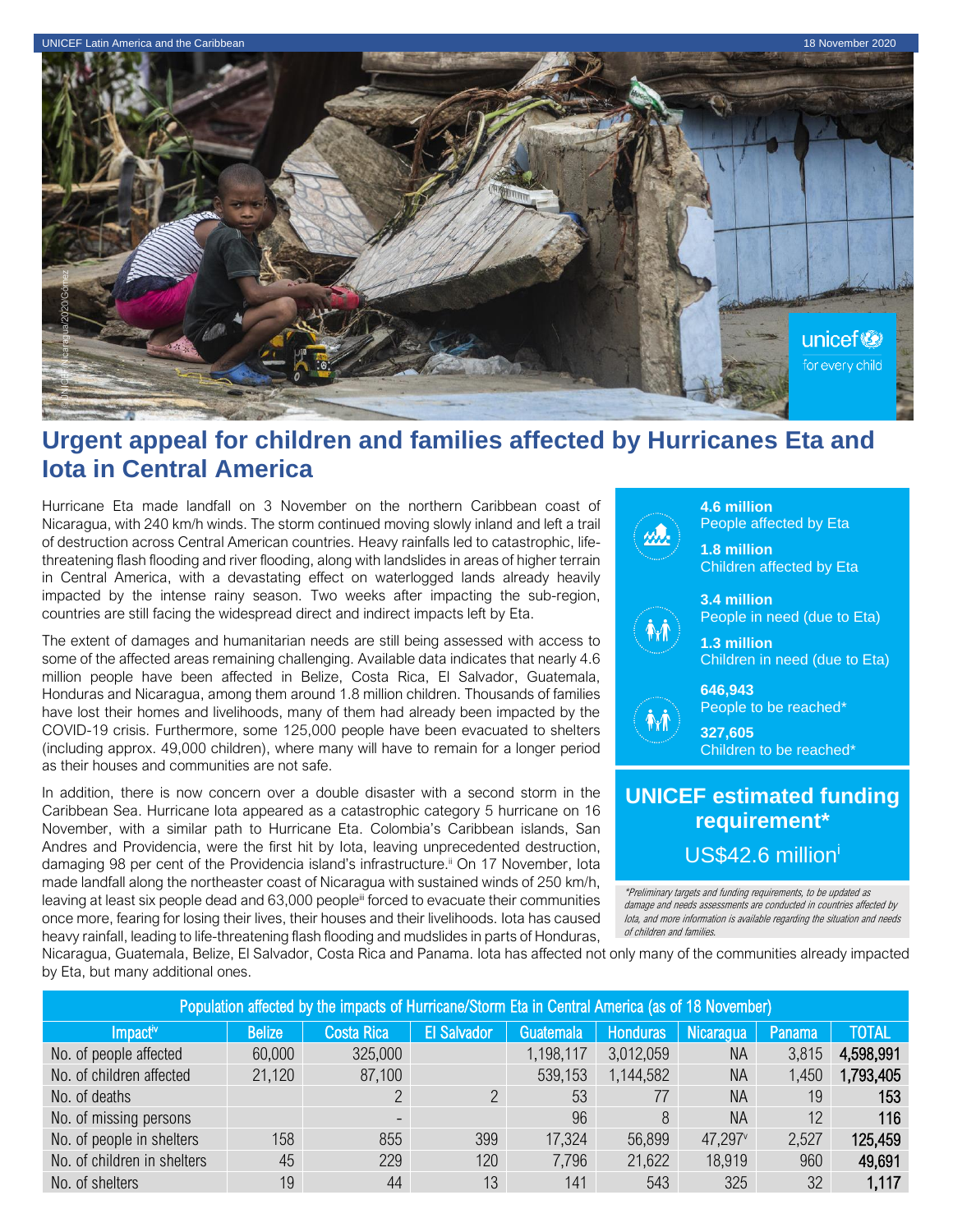### A situation compounded by other crises

Prior to Eta, COVID-19 cases were already peaking in some of the affected countries, with over 536,000 cases and 12,483 deaths as of mid-November.<sup>vi</sup> Children and families have been devastated by the humanitarian and socio-economic impacts of the pandemic, including the extended lockdowns, school closures, the cessation of essential economic activities, declining migrant remittances, rising violence against children and women, and disruptions in access to water and sanitation services and to key health services, including vaccinations for young children. It had been estimated that due to COVID-19, an additional two million people could fall into poverty in these countries,<sup>vii</sup> this could be further exacerbated by the impacts of Eta and Iota. Furthermore, prior the COVID-19 crisis, at least 5.2 million people in El Salvador, Guatemala and Honduras were already facing significant humanitarian needs related to migration flows, violence, internal displacement, food insecurity and poverty, which will only be further compounded by the effects of the hurricanes on those who were already vulnerable.<sup>viii</sup>

#### Humanitarian needs

According to initial estimations by UNICEF, among those affected by Eta, at least 3.4 million people need urgent support, including 1.3 million children in the most affected communities in Belize, Guatemala, Honduras and Nicaragua. UNICEF is focusing its appeal on the most affected countries that are also likely to receive the impact from Hurricane Iota in the coming few days; thus needs are anticipated to increase further in these countries. This appeal will be revised depending on Hurricane Iota's impact.

| People / Children in need (due to Eta) |                |                            |  |  |  |
|----------------------------------------|----------------|----------------------------|--|--|--|
| Country                                | People in need | <b>Children</b> in<br>need |  |  |  |
| <b>Belize</b>                          | 66,100         | 23,135                     |  |  |  |
| Guatemala                              | 900,000        | 342,000                    |  |  |  |
| Honduras                               | 2,300,000      | 874,000                    |  |  |  |
| Nicaragua                              | 170,000        | 75,000                     |  |  |  |
| Total                                  | 3,436,100      | 1,314,135                  |  |  |  |

Reports from the field have evidenced dire shelter conditions in some locations, including overcrowding, limited access to safe water and adequate sanitation infrastructure, lack of COVID-19 prevention measures (including sufficient personal protective equipment -PPE)

and need for separated toilets / showers for women and girls. Cases of waterborne diseases (i.e. hepatitis) and other infectious diseases (incl. malaria falciparum) have been reported among people in shelters. Furthermore, incidents of gender-based violence and family separation have been identified among population in shelters. Ensuring that shelters provide a protective environment for children and families, including provision of minimum services, is among the current priorities for governments and humanitarian partners. This is particularly relevant foreseeing longer term stays due to the projected impact of Iota in these areas. Most of current shelters are located in schools, further challenging the reactivation of education activities and the timely reopening of schools. In affected communities, the restoration of basic services is also urgent, along with the reconstruction of homes and infrastructure, with a climate resilience lens.

Among the affected areas are very remote indigenous communities where physical access and language barriers challenge the relief efforts. The risk of a surge in population movements, including internal displacement and cross-border migration, given the dire situation of many affected families, is also compounding the current situation.

## UNICEF response

In countries in the path of Eta, UNICEF Country Offices (COs), through partners in the field, had pre-positioned supplies and capacity which enabled immediate response during the first hours.

- In **Honduras**, over 10,000 children are benefiting from improved conditions in shelters, including through the provision of mental health support and life-saving supplies; and 18,000 vulnerable families will receive in-kind social transfers by local governments with UNICEF support, 4,500 families have been reached so far.
- In Nicaragua, UNICEF donated WASH supplies that are being distributed by authorities, aiming at benefiting 15,000 families. More than 34,000 people have been reached with prevention messages. Additional 6,000 family hygiene kits and 600 kits for psychosocial support in shelters are being procured to be delivered in the coming days.
- In Guatemala, through authorities, UNICEF is distributing 1,900 personal hygiene kits, providing logistical support to teams deployed to monitor the situation of health services, and disseminating prevention messages via



©UNICEF/2020/El Salvador/Leiva. UNICEF staff preparing the donation of hygiene kits to be distributed to families and children in shelters.

- community radios in local languages. Water treatment plants were made available in affected municipalities.
- In Belize, UNICEF is providing supplies for the affected communities, including education kits to 120 families, along with PPE items, blankets and bed sheets, and plastic tarpaulin for 3,000 people

In addition to its response in countries in focus for this appeal, UNICEF is also responding in other countries in Central America that have been affected by the hurricane as part of their regular preparedness programme:

In El Salvador, UNICEF has distributed hygiene kits for 200 children and 200 hygiene kits for families in shelters, and a 2,500-litre water tank was installed in a shelter. Additional supplies have been prepositioned in preparation for Iota impact, including 210 PPE kits, 265 hygiene kits for children and 275 hygiene kits for families.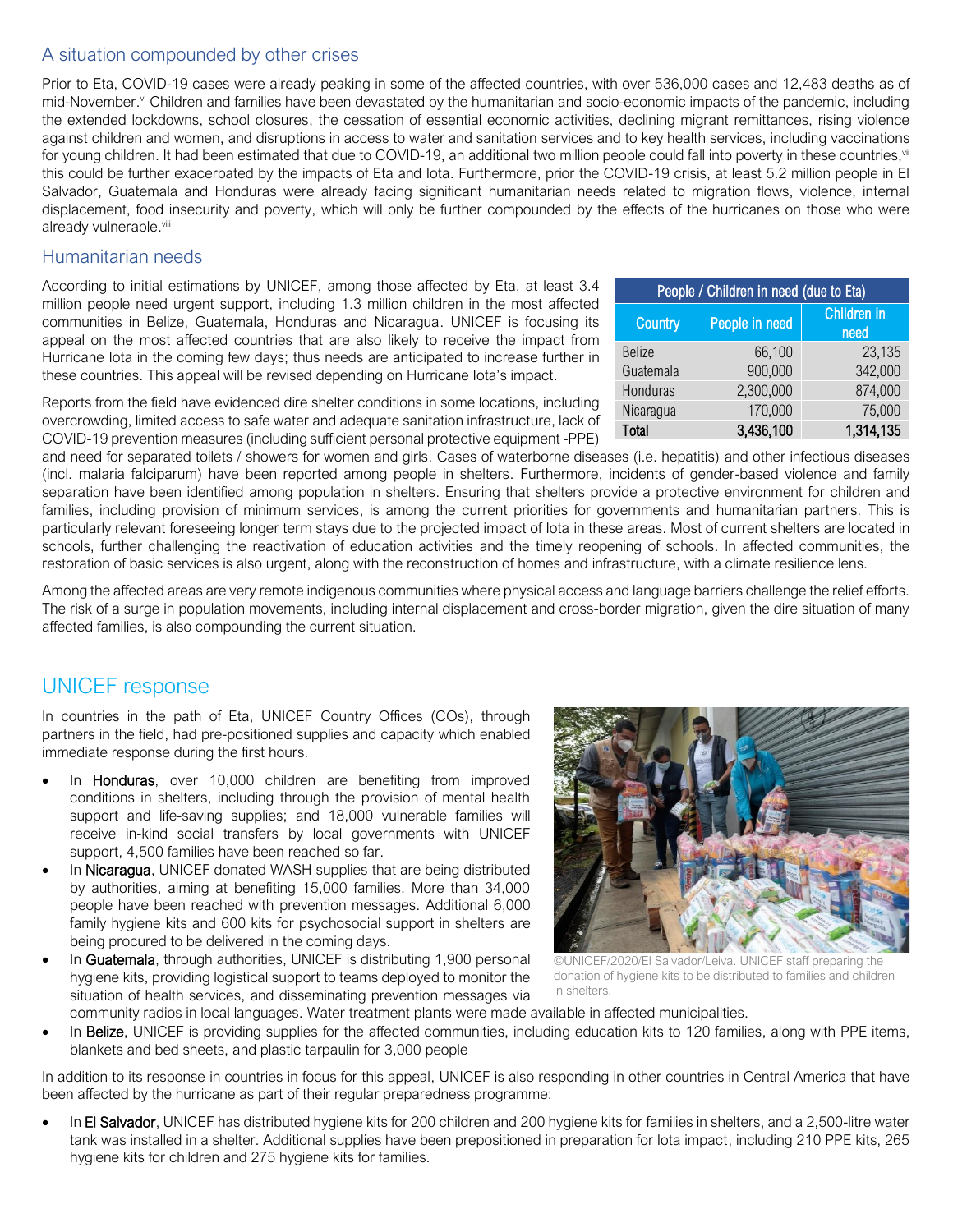- In Costa Rica, as per the government's request, UNICEF will provide PPE, WASH, child protection and communication for development services, targeting around 3,000 people.
- In Panama, UNICEF is providing technical assistance to line ministries for the implementation of child protection actions in Child Friendly Spaces, promotion of breastfeeding and nutrition in emergencies. In addition, UNICEF is providing over five tonnes of supplies including tarpaulin, water containers, tents, blankets and mosquito nets for migrant families and for those affected by the impacts of Eta and Iota in vulnerable border communities.

## UNICEF strategy

UNICEF response strategy is adapted to the needs in country and focuses in ensuring that children and families in shelters and affected communities have access to basic services including protection, nutrition, water, sanitation and hygiene (WASH) services– including Menstrual Hygiene Management (MHM), health, education and early childhood development, and prevention of gender-based violence (GBV). UNICEF will link its humanitarian action and development programming to strengthen policies and systems and enhance resilience of affected populations.

With large population groups living in shelters, the risk of COVID-19 spread is latent. Ensuring availability of safe water and adequate sanitation, PPE items, implementation of biosafety protocols, social distancing, and other measures, will be challenging in the shelters' context. Against this backdrop, reinforcing preventive practices, risk communication and minimum health, and WASH services, at both shelter places and affected communities, will be essential components of UNICEF's response. UNICEF efforts will complement actions of authorities and other partners working in providing food assistance and overall support in shelters.

UNICEF remains a key humanitarian and development partner in the affected countries, leading and facilitating coordination efforts among clusters and sectoral groups -particularly in WASH, nutrition and Child Protection. UNICEF is part of interagency mechanisms and its response plans are aligned with interagency priorities. By the time of this document, the Honduras Humanitarian Country team is preparing a joint Flash Appeal document, UNICEF requirements are in line with this joint appeal.

#### Key planned results

Based on preliminary scenarios on the impact of Hurricane Eta, UNICEF plans to reach over 646,000 people, including 327,000 children, with lifesaving and gender-sensitive supplies and services, in shelters and communities, in the most affected and vulnerable areas. UNICEF works in collaboration and coordination with governments and partners, with initial focus in Belize, Guatemala, Honduras and Nicaragua. UNICEF planned coverage may expand to other countries in the region if needs increase. Targets and coverage will be revised in view of Hurricane Iota's impact.

### Funding requirements

Under the regional humanitarian appeal,<sup>\*</sup> UNICEF is urgently appealing for US\$42.6 million for the next six months, to meet the most urgent humanitarian needs of children and families affected by Hurricane Eta in Belize, Guatemala, Honduras and Nicaragua. This funding requirement is provisional and subject to change, UNICEF is assessing the impacts of Hurricane Iota which will likely increase the humanitarian needs in these and other countries in the Latin America and the Caribbean (LAC) region. Without this funding, UNICEF will be unable to maintain and expand programme capacities in the field through preexisting and new partnerships. As UNICEF's strategy is strongly linked with its regular development programming, it will address the urgent needs of the most affected, while also contributing to building more resilient and shock-responsive systems. In addition to country-level needs, a regional funding requirement is

| People / Children to be reached |                         |                                  |  |  |  |
|---------------------------------|-------------------------|----------------------------------|--|--|--|
| Country                         | People to be<br>reached | <b>Children</b> to be<br>reached |  |  |  |
| <b>Belize</b>                   | 13.614                  | 5.550                            |  |  |  |
| Guatemala                       | 135,000                 | 51,300                           |  |  |  |
| Honduras                        | 406,329                 | 233,255                          |  |  |  |
| Nicaragua                       | 92,000                  | 37,500                           |  |  |  |
| <b>Total</b>                    | 646,943                 | 327,605                          |  |  |  |

| <b>Funding requirements</b>                |              |  |  |  |  |
|--------------------------------------------|--------------|--|--|--|--|
| Sector                                     | <b>TOTAL</b> |  |  |  |  |
| <b>Nutrition</b>                           | 2,711,209    |  |  |  |  |
| Health                                     | 1,388,523    |  |  |  |  |
| <b>WASH</b>                                | 30,854,673   |  |  |  |  |
| Education / Early Childhood<br>Development | 2.296.800    |  |  |  |  |
| Child protection, GBViE and PSEA           | 3,572,200    |  |  |  |  |
| Social protection and cash transfers       | 1,263,000    |  |  |  |  |
| Regional office technical capacity         | 500,000      |  |  |  |  |
| <b>TOTAL</b>                               | 42,586,405   |  |  |  |  |

included to cover coordination, and technical and quality assurance support for country offices.



©UNICEF/Nicaragua/2020/Gómez

"What I would like the most now is to have a house, food, clothes, that's what I would like, "says 13-year-old Jhon Dell, as he goes through the ruins that were left where his home used to be in the neighbourhood of El Muelle (Puerto Cabezas, Nicaragua).

"Families who lost their homes were stranded on roofs, blocked in inundated areas without electricity and cut off from the rest of their communities. Many are still being evacuated into shelters. We only expect needs to grow in the coming days as we are still far from having a full picture of the extent of damage across the region," said Bernt Aasen, UNICEF Regional Director a.i. for Latin America and the Caribbean.